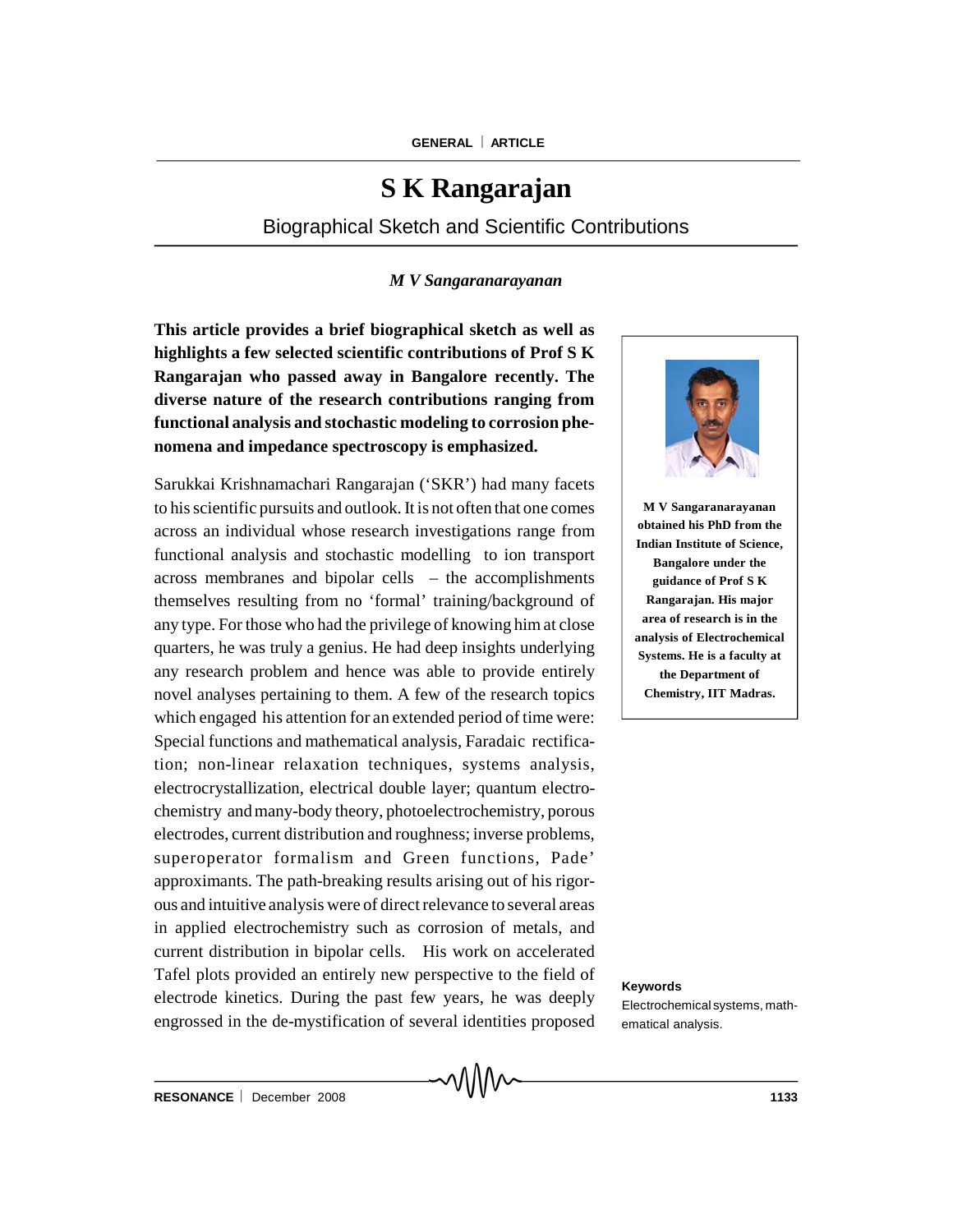In all the research activities SKR pursued, his emphasis was on the unification and generalization along with quantitative predictions using simple, mathematical relations.

by Ramanujan on divergent series as well as new methods of computing Riemann zeta functions.

#### **Education and Initial Assignments**

After graduating with a BA (Hons) in mathematics in 1953 from Madras Christian College (MCC), SKR was appointed as a tutor in MCC; subsequently he joined as an Assistant Professor at the Alagappa Chettiar college of Engineering and Technology in Karaikudi. During this brief period, he was constantly improvising advanced mathematical techniques and applied them to a variety of physico-chemical situations. He could derive novel identities pertaining to polynomials of Legendre, Laguerre, Angelescu, Tricomi *genre'*. During his tenure at the Central Electro Chemical Research Institute (CECRI) Karaikudi, where he joined at the persuasion of Prof K S G Doss (then Director of CECRI), his focus shifted to the modeling of electrochemical systems in conjunction with the development of new experimental techniques for kinetic and mechanistic studies. SKR served for about ten years (1960–1970) at CECRI in the fundamental electrochemistry division. He was a Founder member of the Society for the Advancement of Electrochemical Science and Technology (SAEST). In all the research activities he pursued, his emphasis was on the unification and generalization along with quantitative predictions using simple, mathematical relations.

## **Tenure at the National Aerospace Laboratory and Indian Institute of Science**

As a Homi Bhabha Fellow at the National Aerospace Laboratory, Bangalore, (1970–1975), he was involved in the development of instrumental procedures for the measurement of electrode kinetic parameters. Subsequently, he was invited by Prof Satish Dhawan (then Director of the Indian Institute of Science, Bangalore) to join the Department of Inorganic and Physical Chemistry (IPC). He served as a Professor at the Indian Institute of Science (IISc) till superannuation and inspired PhD students and colleagues of various disciplines, both formally and informally. During his term at IISc, he made extensive contributions pertaining to

MMM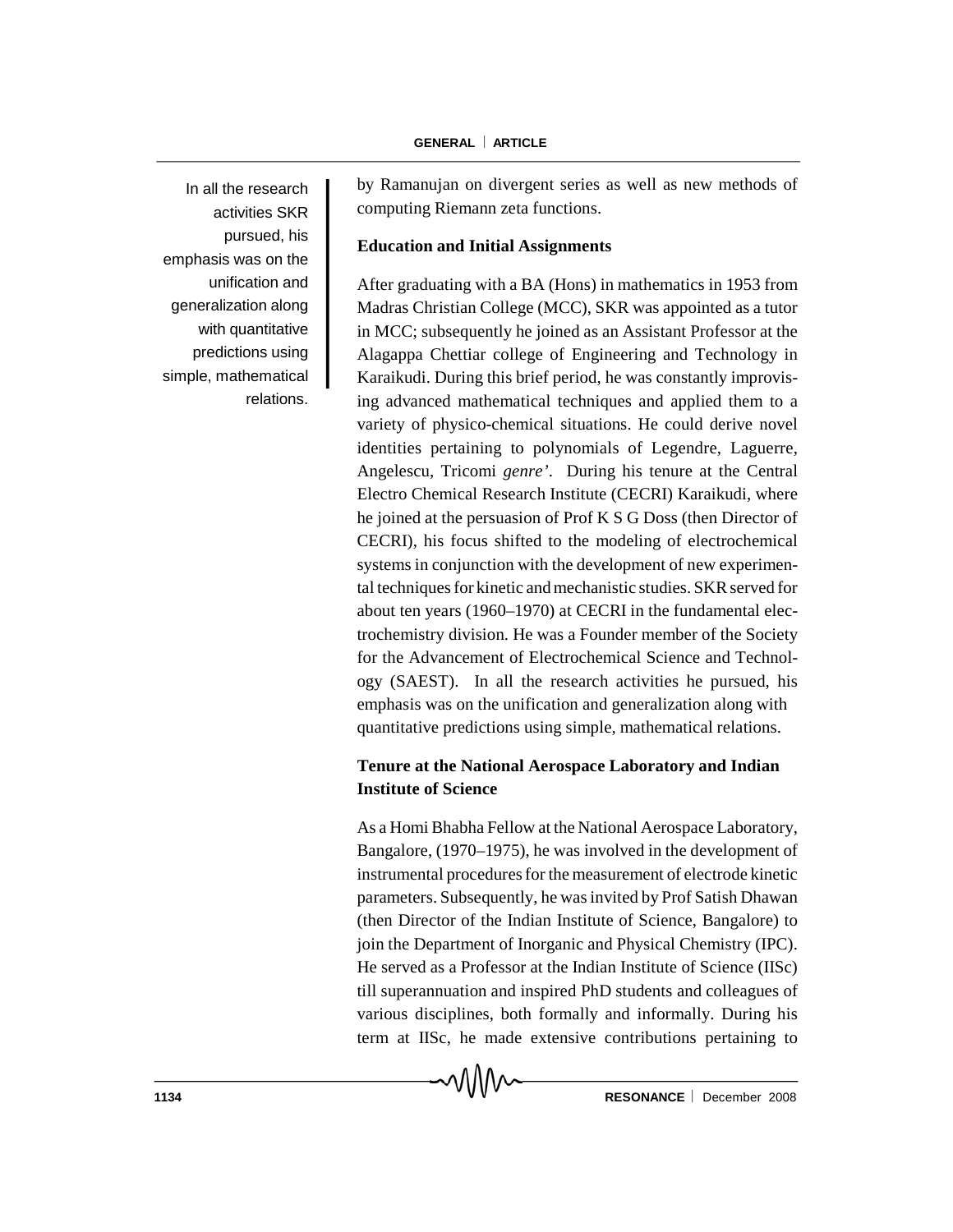#### **GENERAL ARTICLE**

electrochemical phase formation, theory of the electrical double layer, quantum chemical theory of electron transfer, linear and non-linear systems analysis, stochastic modeling of electrochemical systems, current distribution at rough geometries, semiconductor-electrolyte interfaces, etc. The essential philosophy underlying his research pursuits during this period was a systematic and hierarchical approach to subtle theoretical questions supported by experimental observations. To him, each research pursuit warranted investigations from different perspectives. His choice of problems was often dictated by the challenges it offered to him. On account of the extensive mathematical repertoire and intuition in his possession, he was able to discover amazingly new results *en route* to solving any problem almost effortlessly! It is hence no wonder that each of his research contributions had a stamp of originality. Even a few days before his demise, he was involved in the formulation of new approaches for current distribution at porous electrodes; he was also planning to deliver a series of lectures at IISc on mathematical modeling of physicochemical systems. On account of his elegant mathematical analysis in conjunction with strict ethical values and principles, he inspired a generation of students and colleagues who hold him in high esteem.

## **Return to CECRI**

On lien from IISc, he served as the Director of CECRI, Karaikudi between 1988 to 1992. During this brief tenure, he was instrumental in providing a new thrust to the activities of CECRI by holding extensive discussions with various research groups, encompassing all the areas of theoretical and applied electrochemistry. Despite the high demand on his time as a Director, he gave lectures on various topics to the BTech students at CECRI. He had published nearly 200 papers in various journals ranging from the *Journal of Theoretical Biology* to *Journal of Applied Electrochemistry*.

## **Assignments Abroad**

He held various assignments as Visiting Scientist at the Univer-

**RESONANCE** December 2008 **1135** 

On account of the extensive mathematical repertoire and intuition in SKR's possession, he was able to discover amazingly new results *en route* to solving any problem almost effortlessly!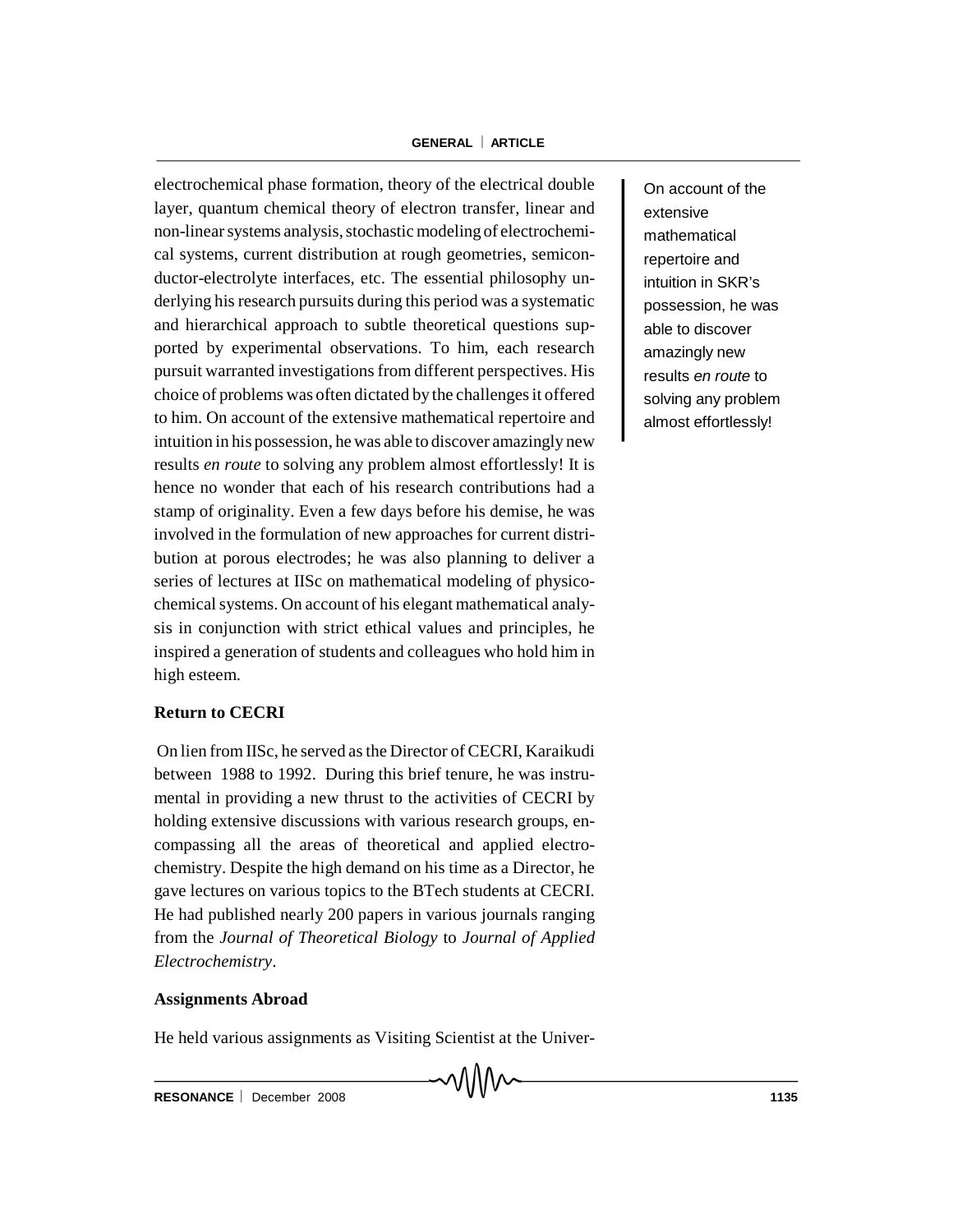Despite SKR's monumental accomplishments, he remained simple and was always amenable for discussions on a wide range of topics scientific and political. sity of Newcastle upon Tyne, Georgetown University, International Centre for Theoretical Physics, IBM Thomas J Watson Research Center, Pennsylvania State University. He was a frequent visitor to different laboratories under the USSR Academy of Sciences and held wide-ranging discussions with the Academician Frumkin. He gave plenary lectures at various International Conferences on Electrochemical Science and Technology.

## **Honours and Recognitions**

SKR was elected as Fellow of the Indian Academy of Sciences, Indian National Science Academy, and the Third World Academy of Sciences. He was in the editorial board of *Electrochimica Acta*. He received the Alumni Award of the Indian Institute of Science, lifetime achievement award of the Chemical Research Society of India and numerous other honours and distinctions. He stood tall among his peers and strode as a colossus in the scientific community. Despite his monumental accomplishments, he remained simple and was always amenable for discussions on a wide range of topics scientific and political.

## **Hobbies**

SKR was a connoisseur of classical music (Carnatic and Hindustani); was a film critic for a Tamil magazine in his early days and *The Four Quartets* by T S Eliot used to be one of his favourite books. He was a voracious reader and was especially fond of English fiction. He used to quote profusely from the poems of Bharathiar and participated actively in various literary events.

## **Scientific Contributions**

៱៱៱៱៷

The research topics investigated by SKR being extremely diverse, it is truly impossible even to highlight the significant features of each. Hence a glimpse of the contributions on a few selected topics will be given below:

*Faradaic Rectification:*The redoxo-kinetic method (subsequently christened as Faradaic Rectification) propounded by Doss and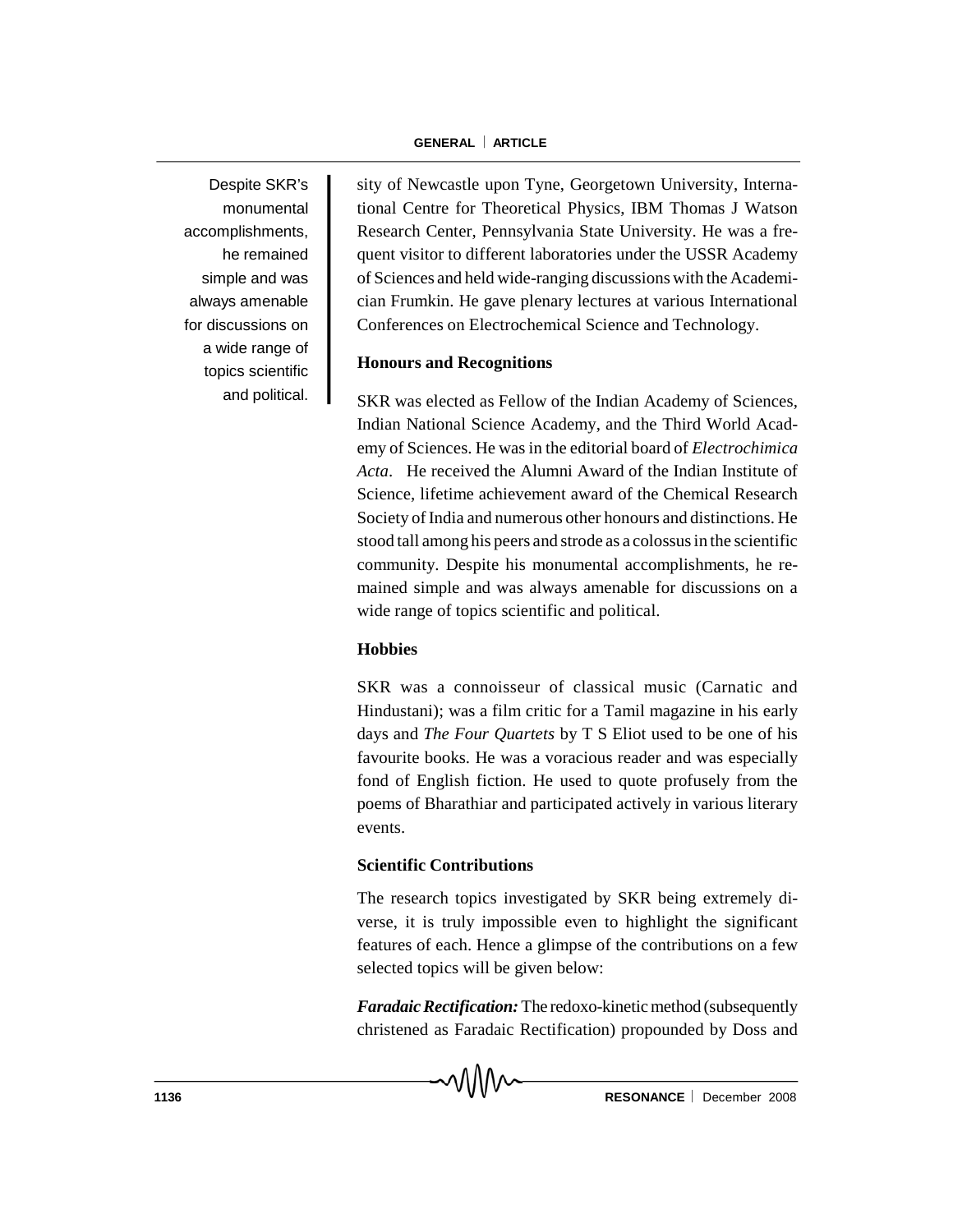Agarwal in 1951 was a unique technique in that it can be employed for electroanalytical and electrode kinetic studies. Since the rectification voltages are much smaller in comparison with the amplitude of the applied voltage, the theoretical basis and the choice of systems is an essential prerequisite to enlarge the scope of the technique. The rigorous formulation of the theory was elaborately worked out by SKR using an operator algebra<sup>1</sup>. This elegant formalism ensured that the Faradaic rectification became a powerful electrochemical technique with a sound theoretical basis.

*Accelerated tafel plots for Corrosion Studies:* An exponential relaxation method useful in the mechanistic analysis of corrosion phenomena was formulated and applied to a variety of systems<sup>2</sup>. This method became well known in the corrosion literature as the method of accelerated Tafel plots and continues to be widely employed in view of its importance in deducing all the system parameters.

*Electrochemical Phase Formation:* The theory of electrochemical phase formation was one of the favourite topics which engaged his attention continuously. From his first paper on this topic in 1965<sup>3</sup> , he continued to focus his attention on various subtle issues such as the effect of multi-component electrocrystallization, and random sequential multilayer deposition till as late as 1994<sup>4</sup> . With extremely clever insights, he developed several time-dependent nucleation and growth models<sup>5</sup>. The diagnostic criteria for distinguishing nucleation-growth mechanisms from the experimental current transients were developed<sup>6.</sup> These results have been widely employed in the electrochemical phase formation.

*Systems Analysis:* During his tenure at NAL Bangalore as a Homi Bhabha Fellow, he developed the systems analysis for electrochemical systems<sup>7</sup> by defining a new operator called 'm-operator' ( 'm' denoting the mass transfer). This approach is so general that it can be applied to any mode of mass transfer (diffusion, migration, convection) and any electrochemical <sup>1</sup> *J. Electroanal. Chem.,* Vol.1, p.396, 1959/60.

<sup>2</sup> *J. Electroanal.Chem.* Vol.55, p.151, 1974.

<sup>3</sup> *Can. J. Chem.,* Vol.43, p.1052, 1965.

<sup>4</sup> *J. Electroanal. Chem.* Vol.66, p.271, 1994.

<sup>5</sup> *J. Chem. Soc. Faraday Transactions* I, Vol.77, p.483, 1981.

<sup>6</sup> J. Electroanal. Chem., Vol.134, p.225, 1982.

<sup>7</sup> *J. Electroanal. Chem.,* Vol.41, pp.459, 473, 491, 1973.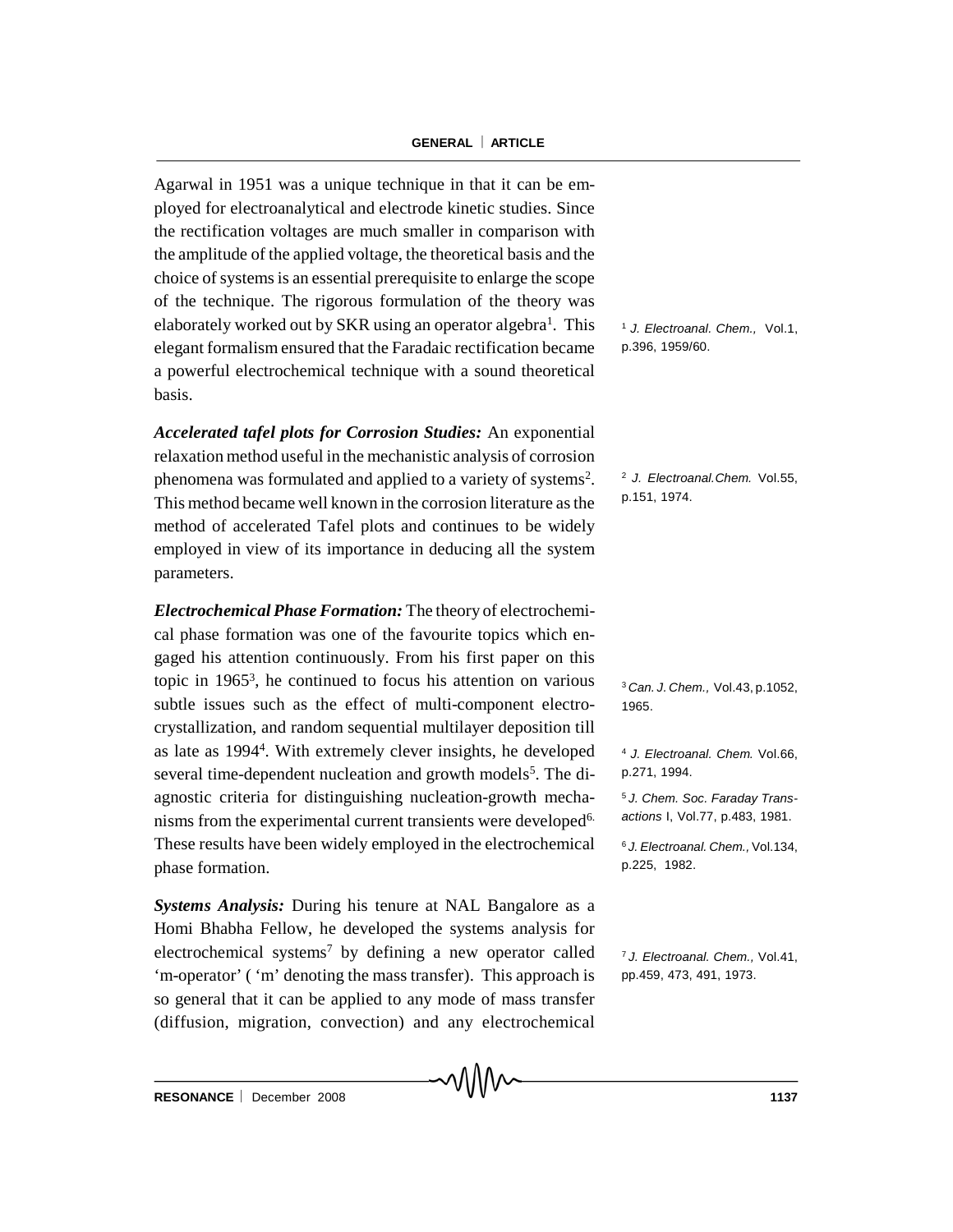Commencing from the late seventies and till early nineties, SKR focused his attention on quantum electrochemistry encompassing the theory of electron transfer at electrode surfaces and chemisorption phenomena.

<sup>8</sup> *J. Electroanal. Chem.,* Vol.45, p.283, 1973.

<sup>9</sup> *J. Electroanal. Chem*. Vol.57, p.1, 1975.

<sup>10</sup> *J. Electroanal. Chem*., Vol.176, pp.1, 29, 45, 65, 99, 119, 1984.

<sup>11</sup> *Mol.Phys.,* Vol.38, p.1567, 1979.

mechanism (Butler--Volmer, Tafel), any type of perturbation (linear, sinusoidal, etc), any modes of adsorption (Langmuir, Frumkin, Freundlich, Temkin) in conjunction with coupling between various phenomena. In fact, it will not be an exaggeration to mention that the theory behind all electrochemical techniques including the now popular cyclic voltammetry, impedance spectroscopy, is embedded in this series of papers. The major breakthrough in this analysis has been the representation of the concentration fluctuations of the reactant and product in terms of the current using matrix algebra. One may note that deducing the surface concentrations of the species from the transient electrochemical data remains an unsolved problem even today!

*Electrical Double Layer Theories:* The analysis of adsorption phenomena (ions, solvent dipoles, organic compounds) at the electrochemical interfaces has been a fascinating topic for him ever since his discussions with the Academician Frumkin. By writing the Gibbs free energy of adsorption as an analytic and non-analytic part in surface coverage, he was able to generalize almost all the known isotherms (Henry, Langmuir,Volmer, HFL,Virial, Frumkin, Hill–de Boer, Parsons, Temkin, Blomgren– Bockris, etc.)<sup>8</sup>. The choice of electrical variable in adsorption and a novel method of deducing the two-dimensional equation of state from the adsorption isotherms was postulated $9$ . By employing an Ising model description, he was able to generalize adsorption isotherms pertaining to diverse classes of compounds. With the help of clever statistical mechanical modeling in conjunction with incorporation of interfacial interactions, a hierarchy of adsorption isotherms was proposed $10$ .

*Many Body Theory and Electron Transfer Formalism:* Commencing from the late seventies and till early nineties, SKR focused his attention on quantum electrochemistry encompassing the theory of electron transfer at electrode surfaces and chemisorption phenomena. The superoperator formalism was employed for chemisorption for different types of Hamiltonians and elegant solutions were obtained for different experimental observables $^{11}$ . Employing the Anderson--Newns Hamiltonian, the electronic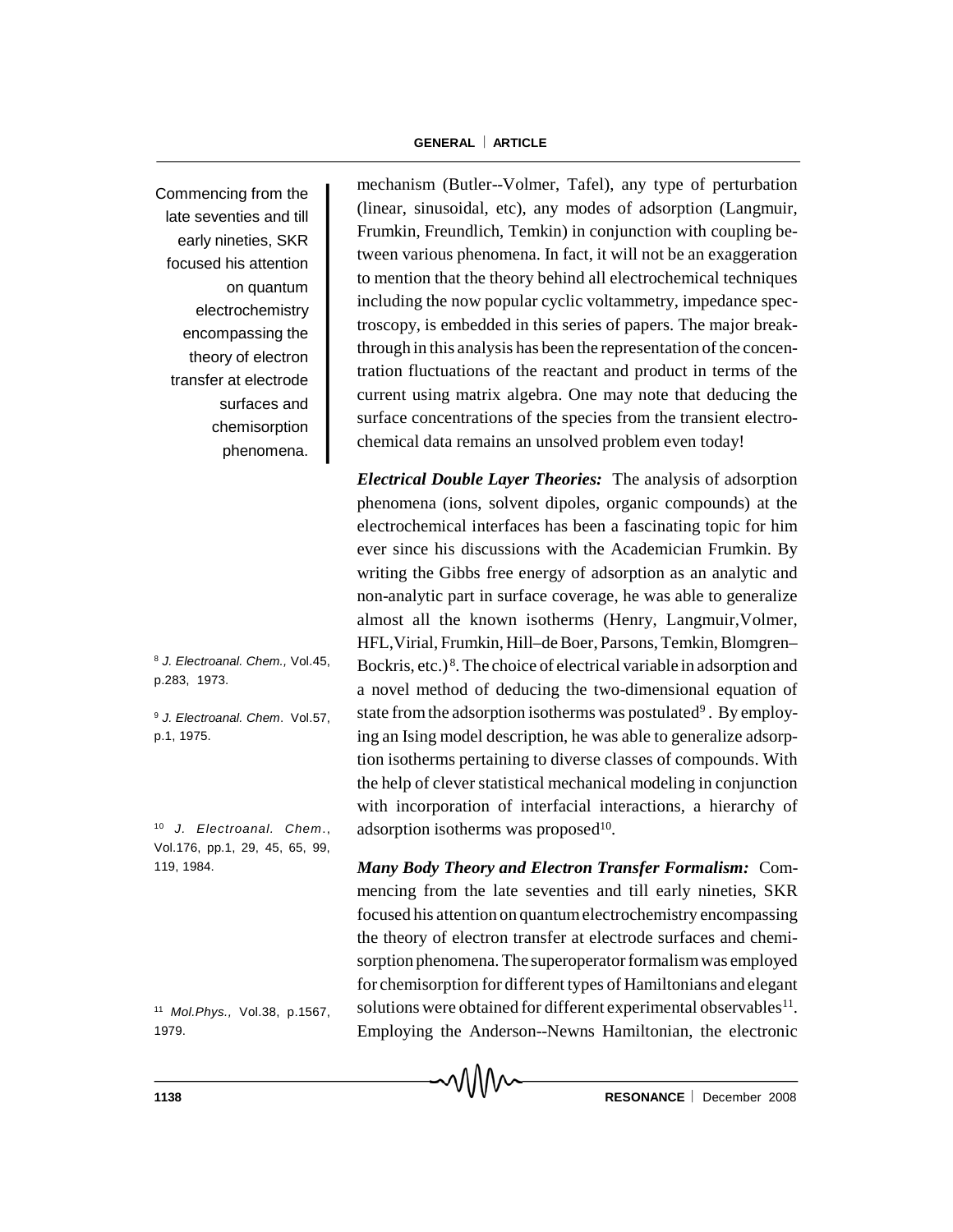density of states were computed and the implications regarding the experimental data pointed out $^{12}$ .

*Modelling of Roughness:* The effect of surface roughness on the diffusion-limited current density in electrochemical techniques was investigated with special reference to interfacial admittance<sup>13</sup>. The inverse problem of extracting the roughness of electrodes from the experimental observables was a recurrent theme in several of his subsequent papers too.

*Impedance Spectroscopy:* He made significant contributions to the analysis of impedance data pertaining to complex systems and geometries; in particular, he decoded the signature of various processes (double layer capacitance, charge transfer resistance, constant phase elements, etc.) in the experimental impedance data (Nyquist plots, Bode plots, etc.). These analyses warranted expertise in solution of non-linear partial differential equations, circuit theory, integral transforms and Green's functions. The crucial role played by the geometry of the electrodes in the interpretation of the impedance data has been repeatedly emphasized. The analysis of impedance techniques pertaining to porous electrodes<sup>14</sup>, electrode kinetics<sup>15</sup>, bilayer lipid membranes<sup>16</sup>, Ru/ Ti oxide electrodes<sup>17</sup>, etc., has engaged his attention continuously.

*Pade' Approximants:* The extreme versatility of Pade approximants and other rational function approximations to the study of chronopotentiometry<sup>18</sup>, virial equation of state, phase transitions and critical phenomena<sup>19</sup> was pointed out with a variety of new examples. An entirely novel Bessel function identity pertaining to all types of polynomials was proposed and its significance in solving several statistical mechanical models was pointed out $20$ .

*Special functions and Mathematical Analysis:* He has repeatedly emphasized the 'un-reasonable effectiveness of mathematics' in a variety of physicochemical situations. Despite his basic degree in Mathematics, his first publication pertained to the <sup>12</sup> *J. Phys. Che*m., Vol.91, p.3406, 3417, 3425, 1987.

<sup>13</sup> *J. Electroanal. Chem*., Vol.396, p.285,1995.

<sup>14</sup> *J. Electroanal. Chem.*, Vol.22, p.89, 1969. <sup>15</sup> *J. Electroanal. Chem.,* Vol.324,pp.405, 1992. Vol.552, p.151, 2003. <sup>16</sup> *J. Electroanal. Chem.,* Vol.100, p.33, 1979. <sup>17</sup> *J. Electrochemical Society,* Vol.148, D112, 2001. <sup>18</sup> *J. Electroanal. Chem.,* Vol.265, p.35, 1989. <sup>19</sup> *Chem. Phys. Lett.*, Vol.101, p.49, 1983. <sup>20</sup> *Phys. Lett.,* Vol.A96, p.339, 1983.